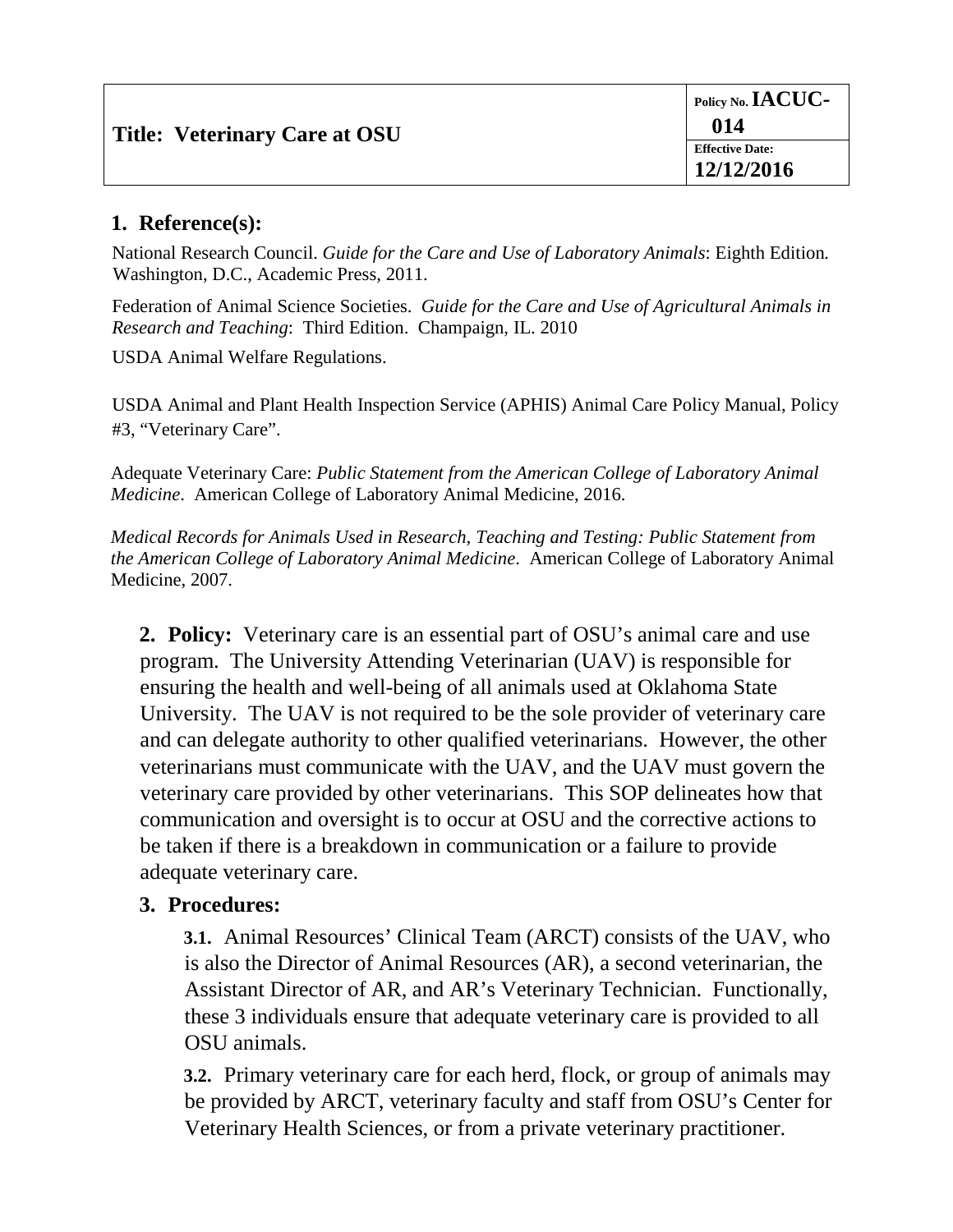**3.3.** Programs of preventative veterinary medicine must be implemented for each herd, flock, or group of animals. This may include vaccinations, periodic deworming, medications to eliminate ectoparasites, testing to detect internal or external parasites, nail or hoof trimming, etc. as appropriate to the species and situation. Managers of animal facilities must have clearly defined preventative medicine programs outlined in a Standard Operating Procedure (SOP) or similar document approved and signed by the Manager of the animal facility, the Primary Care Veterinarian for that facility (if applicable), and by the UAV.

**3.4.** If there is a set of commonly occurring diseases that the animal facility faculty or staff treats without first consulting their Primary Care Veterinarian or ARCT, the diseases and treatments to be administered should be defined in an SOP prepared by facility's Primary Care Veterinarian together with the Manager of the animal facility. The SOPs should outline the clinical signs expected, the medications to be administered including doses and routes of administration, the expected responses to treatment, and any withdrawal periods needed for food animals. The SOPs should be approved and signed by the Manager of the animal facility, the Primary Care Veterinarian (if applicable), and by the UAV.

**3.5.** Copies of the SOPs for both preventative care and commonly seen diseases should be maintained both at the animal facility and in AR. Employees providing the care should be trained on these SOPs, and their training should be documented.

**3.6.** When unexpected clinical signs occur, not included in the animal facility's SOP for commonly seen diseases, the facility's Primary Care Veterinarian must be contacted. The facility's Primary Care Veterinarian is responsible for examining the animal, conducting diagnostic testing, and prescribing and/or administering an appropriate treatment plan as needed. ARCT must be notified when these cases occur. The primary method of notification should be via e-mail to [Attending.Vet@okstate.edu.](mailto:Attending.Vet@okstate.edu) At the resolution of the case, a complete set of veterinary medical records should be submitted to ARCT to review via email to Attending. Vet@okstate.edu. When UVIS is used to maintain the records, only the case number needs to be submitted as ARCT can access UVIS records.

**3.7.** If a research animal reaches the humane endpoints defined in an Animal Care and Use Protocol, it must be euthanized. If the research team and the veterinarian providing care cannot agree on whether the animal has reached the humane endpoints, the veterinarian's opinion is used. ARCT, acting on behalf of the UAV, has the final authority to determine when an animal needs to be euthanized.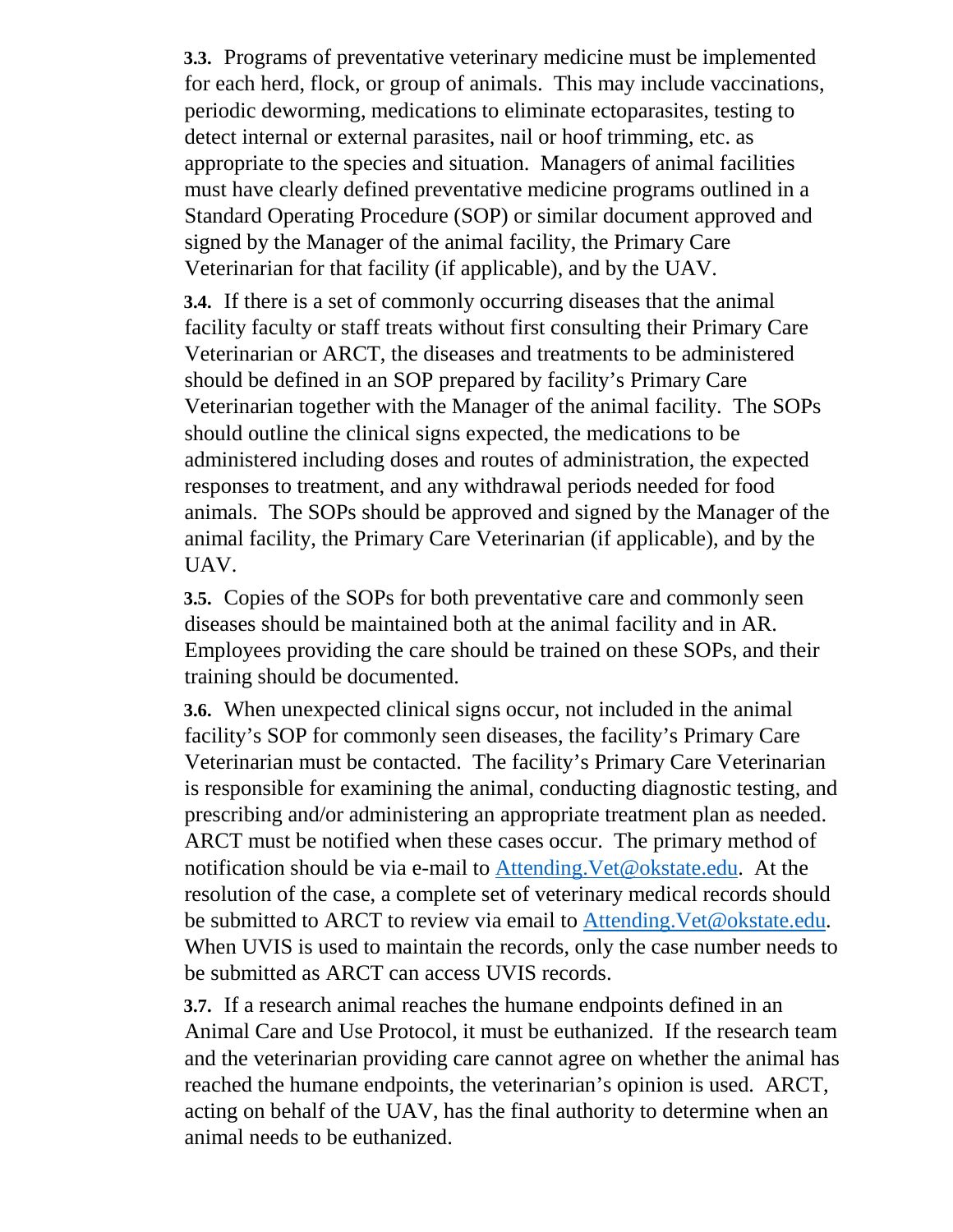**3.8.** When unexpected or unusual morbidities or mortalities occur in a herd, flock, or group of animals, necropsies should be conducted to determine the cause of the problem. Necropsies may be conducted by the Primary Care Veterinarian, by ARCT, or by submitting the animal(s) to the Oklahoma Animal Disease Diagnostic Laboratory. Necropsy records should be submitted to ARCT to review via email to [Attending.Vet@okstate.edu.](mailto:Attending.Vet@okstate.edu)

**3.9.** ARCT must have access to the animals and to any veterinary medical records or medications stored at each animal facility. Managers of animal facilities should ensure that ARCT has keys, electronic access cards, or lock codes as needed for each facility. If electronic records are maintained, Managers of Animal Facilities should ensure that ARCT has usernames and passwords as needed to access the files.

**3.10.**Managers of animal facilities outside of AR are responsible for the cost of veterinary medical care (including necropsies) provided regardless of whether that care is provided by ARCT, CVHS' veterinary faculty or staff, or a private practitioner. If any case should become cost prohibitive to treat effectively, euthanasia must be performed. Under no circumstances may cost be used as a reason to delay care, to avoid diagnostic testing or necropsies, to select a less advantageous treatment regimen, or to allow an animal to endure additional or prolonged pain or distress.

**3.11.**The Veterinary Medical Hospital of the Center for Veterinary Health Sciences has available emergency veterinary care services 24/7/365 for all species. To obtain care outside of normal business hours, call 405-744- 7000 and inform the Hospital that a regulated research or teaching animal must be provided care.

**3.12.**The consequences to OSU for failing to provide adequate veterinary care are severe and can include regulatory citations, fines, loss of research funding, and loss of accreditation. Hence, the corrective actions to be taken if faculty or staff fail in their duties to ensure animals receive veterinary care are equally as severe. Failures may include, but are not limited to:

- Failures to identify sick or injured animals from within a herd, flock, or group
- Failure to follow SOPs for preventative care and/or common clinical problems
- Failure to notify the facility's Primary Care Veterinarian when animal health issues occur (other than those defined in the SOP)
- Failures to notify and coordinate veterinary medical care with ARCT